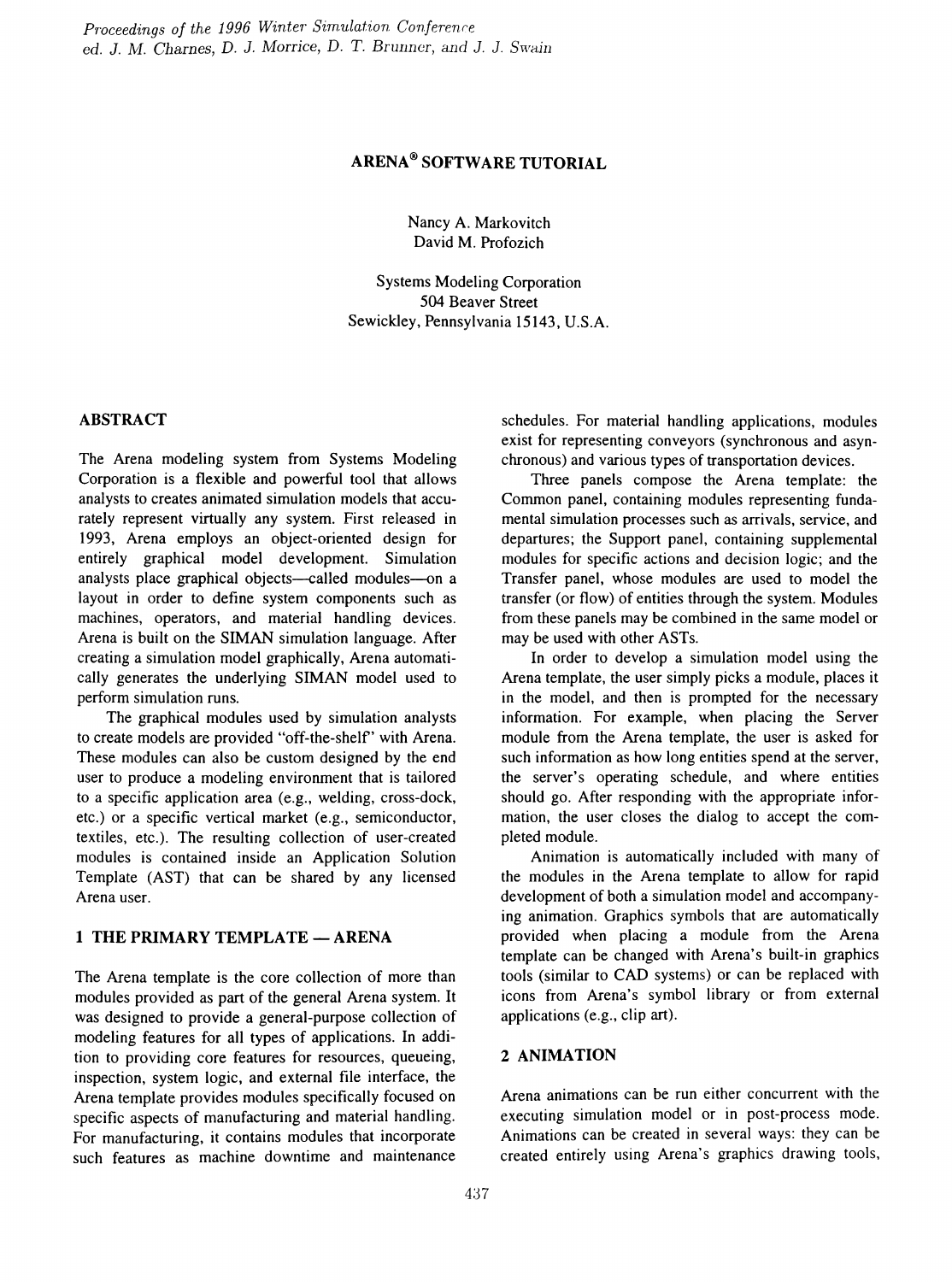they can be created from AutoCAD or other .DXF file formats, they can be created by using other Windows® compliant drawing systems that can be pasted into Arena layouts, or any combination of the above.

Arena's drawing tools include all standard CAD objects (e.g., rectangle, ellipse, arc, text, etc.) and provides virtually unlimited color selection. Arena's interface with .DXF file formats was developed to allow for a direct import of CAD drawings to provide the animation background and dynamic icons. Once the drawings have been imported to Arena, the user can take advantage of Arena's drawing tool to embellish the layout. Dynamic paths contained in the CAD drawing can be used directly in Arena by "promoting" the paths..DXF files containing dynamic icons can also be used in Arena.

Arena includes various animation options for realtime display of model statistics. For example, the user can place dynamic plots, histograms, levels, and time clocks directly within a simulation in order to illustrate system status as the model performs. This information is displayed on a real-time basis as well as on a postprocess basis in the Arena statistical summary report.

## 3 FLOWCHART MODEL DEVELOPMENT

Arena was designed to make creating simulation models an entirely graphical process. All system behaviors are represented by using the graphical modules described above. For system logic such as IF/THEN/ELSE-type branching and queue selection rules, the user creates a flowchart of his system by placing the appropriate graphical modules on the Arena layout and directly connecting these modules. Non-animated modules from the Arena template that make up the majority of this flowchart can be freely interspersed with modules that contain animation.

## 4 MODEL JUMP-START WIZARD

When first starting a simulation model in Arena, the user may opt to utilize the Model Jump-Start Wizard. This technology allows for the rapid description of key system parameters such as the number of stations, entity or product information, and other data relevant to a model. After answering a series of questions regarding the new model, the Model Jump-Start Wizard rapidly creates a base-level simulation model using this information.

The Model Jump-Start Wizard was designed for users who are new to simulation and Arena, as well as for those who are more experienced. More experienced users typically use the Wizard to build a base level application quickly that they will substantially embellish using modules from the Arena template or other AST's outside of the Wizard itself.

# 5 CUSTOM DEVELOPMENT OF AST'S WITH ARENA PROFESSIONAL EDITION

A user can create a customized collection of graphical modules by using the features contained in the Professional Edition version of Arena. For example, a user working in the automotive industry may wish to develop a custom AST that contains modules for simulating welding lines quickly. User-created modules have focused dialogs, animation, and modeling functionality. Arena's hierarchy allows for the creation of higher-level modules from those contained in the Arena template, the SIMAN template, and/or other AST's.

Various AST's exist on the market today-some of which have been created and commercialized by Systems Modeling Corporation, others that were developed by other organizations who are licensed users for Arena Professional Edition. Currently available AST's include the BPSimulator, Call\$im, and MP\$im from Systems Modeling. Other organizations have developed AST's for such applications as automotive, production, process/chemical systems, forest resource management, and railroad operations.

#### 6 SIMAN

The core technology of Arena is the SIMAN simulation language. The modules contained in the Arena template were created using SIMAN's modeling blocks as their components. This hierarchical concept prevails throughout the Arena template and other AST's that can be used within Arena. SIMAN blocks are made available to all Arena users in the SIMAN template.

SIMAN modules provide the user with increased flexibility and increased control of detailed system logic. Those users who have become accustomed to writing SIMAN code directly in a text editor are able to do so within Arena. In this case, Arena provides an option for directly recognizing this code, which is contained in a file external to the Arena graphical modeling environment.

# 7 INTEGRATION VIA ODBC, OLE

Arena is a Microsoft® Windows® 95 and Windows® NT compliant product. The entire product was developed using Microsoft's Foundation Classes (MFC) and is written in object-oriented Visual C++TM. This allows users to leverage Microsoft's open architecture to integrate external data and applications with Arena models. Arena is also Microsoft<sup>®</sup> Office compliant that means that it utilizes all of the standard user interface options (e.g., toolbar buttons, function keys, etc.) that are in use in all Microsoft® Office products.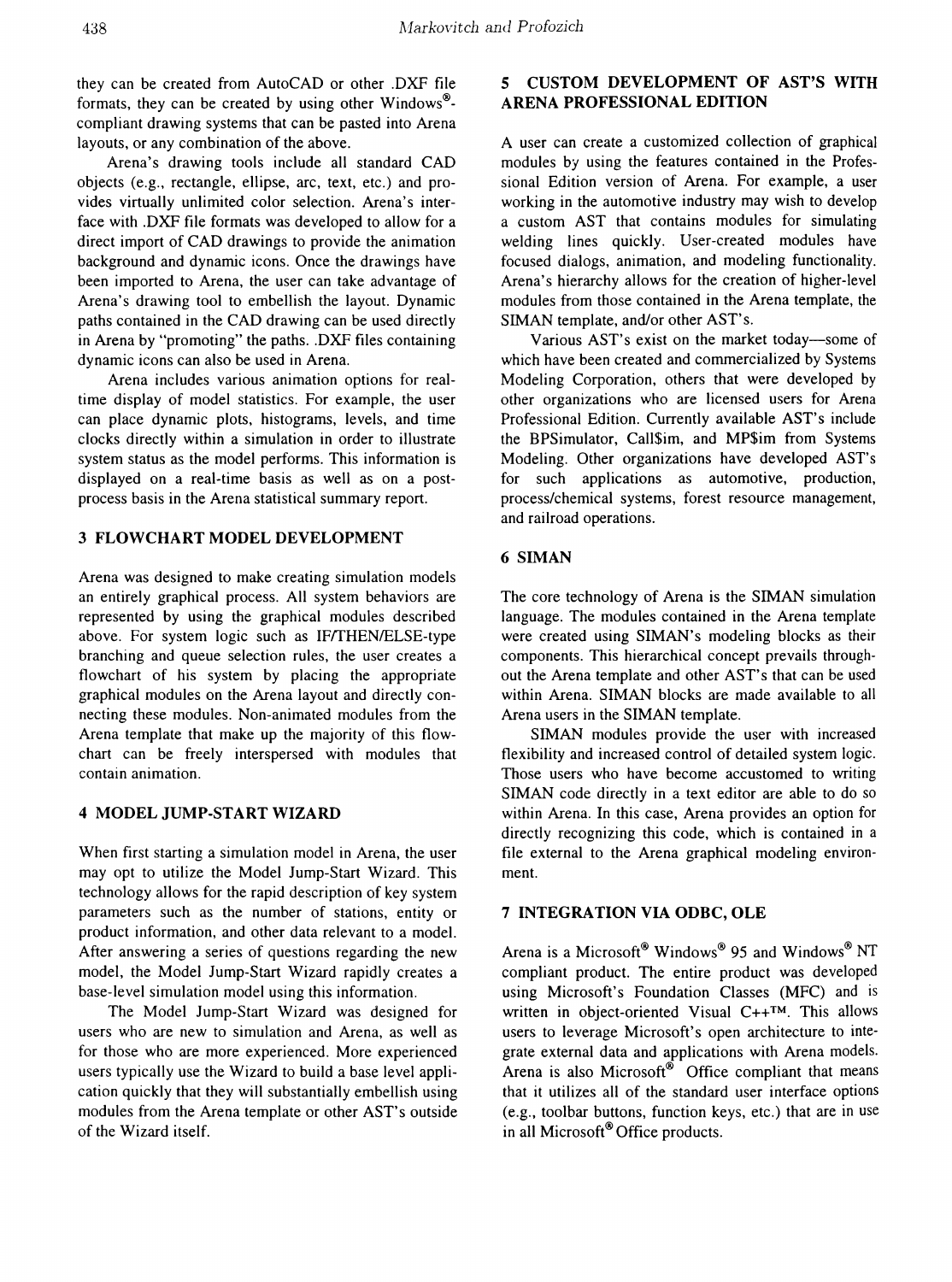Arena's support of OLE (Object Linking and Embedding) allows the user to embed other technologies such as Excel<sup>®</sup> spreadsheets, Microsoft<sup>®</sup> Word files, clipart, and Microsoft® PowerPoint® presentations within simulation models.

Arena's support of ODBC (Open Database Connectivity) allows the user to integrate all database systems that are compliant with Microsoft's ODBC standard. Model data contained in products like FoxPro<sup>®</sup> database, Excel<sup>®</sup>, Oracle<sup>®</sup>, Informix<sup>®</sup>, and many others can easily be read into an Arena model without taking the time to enter it manually. For example, if a user has an Excel® file containing information on a manufacturing process plan, it can be directly imported to an Arena model via an ODBC wizard.

## 8 INPUT/OUTPUT ANALYZERS

Arena contains additional tools that are valuable for successfully conducting entire simulation projects. The Input Analyzer is useful for determining an appropriate distribution for input to an Arena model. The Input Analyzer allows the user to take raw data (e.g., time studies on process breakdowns or historically based order level information) and fit it to a statistical distribution. This distribution then can be incorporated directly into your model.

The Output Analyzer is used to display and analyze model data after the simulation run (or runs) has been performed. Graphical display options include plots, correlograms, histograms, and more. Multiple replications can be displayed on a single chart or can be lumped together for display of the aggregate performance over multiple runs. The Output Analyzer also provides analysis features such as confidence intervals, one-way analysis of variance, and comparisons (of multiple systems). Both the Input and Output Analyzers are directly available on the Arena Tools menu.

# 9 SCENARIO MANAGER

In order to manage the execution of multiple simulation runs, Arena's Scenario Manager provides an integrated environment for easy setup. The Scenario Manager allows the user to specify multiple executions (scenarios) of a model to be run on a batch basis. For example, once a valid model has been developed accurately representing the user's system, it is often useful to find out what the effects are on that system based on whether input1, input2, or input3 is used. The output from these runs can then be analyzed via output reports or within the Output Analyzer.

#### 10 REAL-TIME CONTROL/MONITORING

An extension to Arena (called Arena RT) is available for the purpose of using a simulation model to interact with external client applications. This interaction is performed via an online messaging system. For example, the simulation model might contain aggregate-level system logic that sends tasks in real-time to a facility's shop floor control system. In this case, Arena's client might be a messaging queue that interfaces directly with PLCs. After completion of this operation (automated or manual), a message is sent back to the model so that the simulation can be updated and further instructions can be issued. During the execution of the model, the simulation and actual shop floor could operate concurrently. The animation could serve as a real-time monitoring device.

In addition to providing real-time control and monitoring of the shop floor, Arena RT provides the ability to spawn a concurrent model session so that the shop floor manager can look ahead at system performance while the factory is operating. This allows for the change of system configuration parameters in order to improve performance.

## 11 CONCLUSION

This paper has provided a basic overview of the Arena simulation system. A more complete review of the product can be arranged by contacting Systems Modeling Corporation. Also, additional information can be obtained on vertical market AST's offered for use in conjunction with Arena.

Arena is currently installed in more than 1,000 sites worldwide. It has been successfully used to simulate many types of manufacturing systems (e.g., automotive, aerospace, electronics, consumer goods, etc.) as well as applications in BPR, health care, call centers, warehousing, distribution, and more.

Arena has been certified by Microsoft® as a fully compliant Windows® 95 and Windows® NT application.

# AUTHOR BIOGRAPHIES

NANCY A. MARKOVITCH is an Engineer for the Arena Products Team at Systems Modeling Corporation. Her responsibilities include technical phone support, inhouse product support and training, technical sales support, marketing support, technical writing and review, software testing, software training, and simulation modeling. Nancy also serves as Systems Modeling's Training Coordinator. In this role, she oversees all details of the Standard Arena Training Course, including